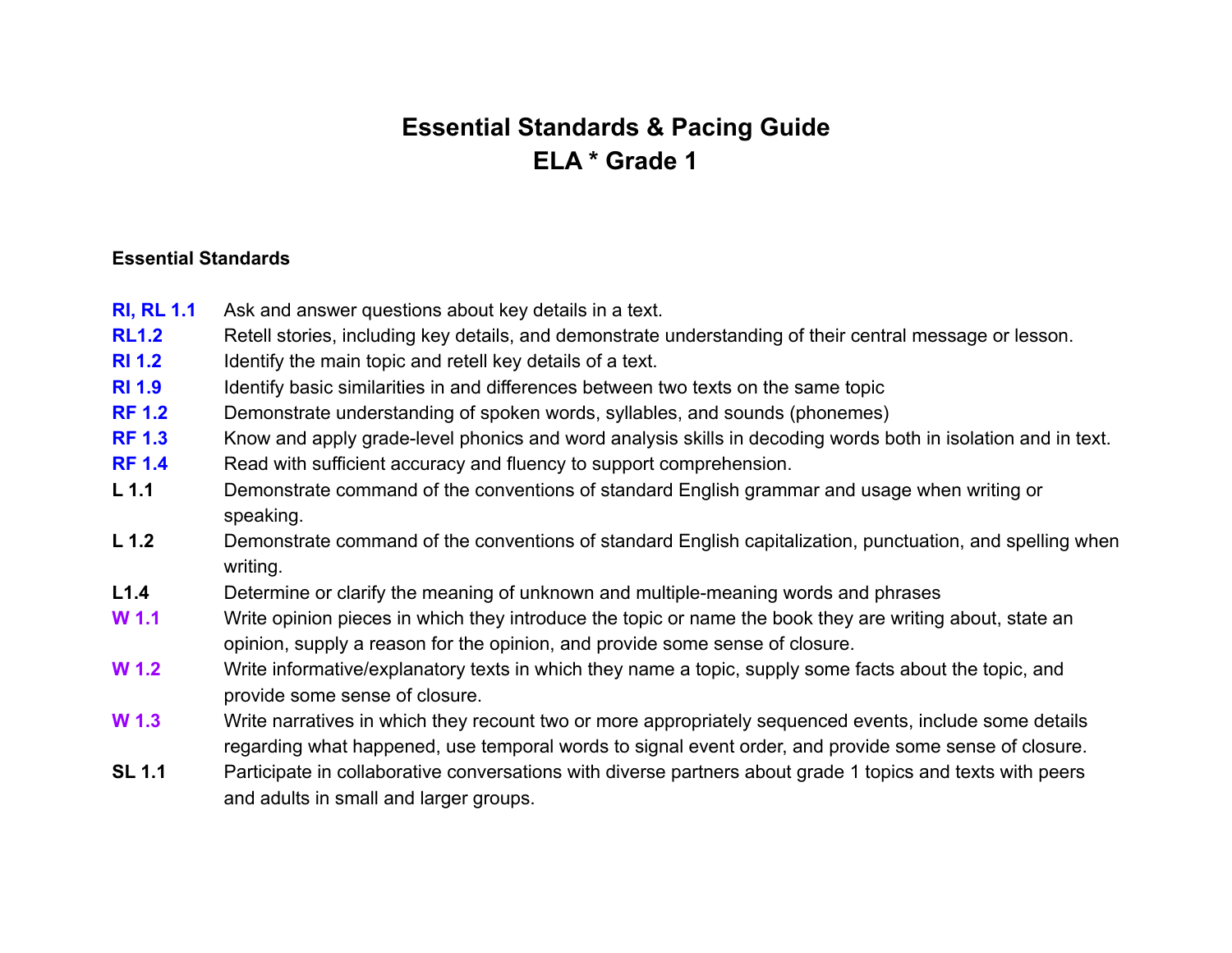Activities/lessons are from Wonders and Heggerty Book and support the essential standards. Teachers may add additional activities and lessons . The week's numbers below are instructional weeks. There are 36 instructional weeks in the school year and this document provides 33 weeks of instruction to allow for teacher flexibility each trimester.

| <b>Trimester</b> | <b>I</b> Trimester End | <b>Report Card Goes Home</b>                |
|------------------|------------------------|---------------------------------------------|
|                  | November 6             | December 4                                  |
|                  | March 5                | March 12 (parent conferences March 10 - 12) |
|                  | June 4                 | June 4                                      |

|        | <b>Essential</b><br><b>Standards</b>                                          | <b>Unit/Activities</b>                                                                                                                                                                                                             | <b>Suggested Formative</b><br><b>Assessment(s)</b>                                        |
|--------|-------------------------------------------------------------------------------|------------------------------------------------------------------------------------------------------------------------------------------------------------------------------------------------------------------------------------|-------------------------------------------------------------------------------------------|
| Week 1 |                                                                               | <b>Smart Start</b>                                                                                                                                                                                                                 |                                                                                           |
| Week 2 |                                                                               | <b>Smart Start</b>                                                                                                                                                                                                                 |                                                                                           |
| Week 3 |                                                                               | <b>Smart Start</b>                                                                                                                                                                                                                 |                                                                                           |
| Week 4 | <b>RL1.2, RF1.2,</b><br>RF1.3, RF1.4,<br>L1.2,<br>L1.4, W1.2,<br><b>SL1.1</b> | Unit 1 Big Idea: Getting to Know Us<br>Week 1 - At School<br><b>Big Book "This School Year will be the Best"</b><br>Word Work - Phonics Short a /-s (inflectional endings) -<br>Blend Board Day 1 & 3<br><b>Heggerty PA Week 4</b> | <b>Wonders Weekly</b><br><b>Assessment</b><br><b>Wonders Fluency</b><br><b>Assessment</b> |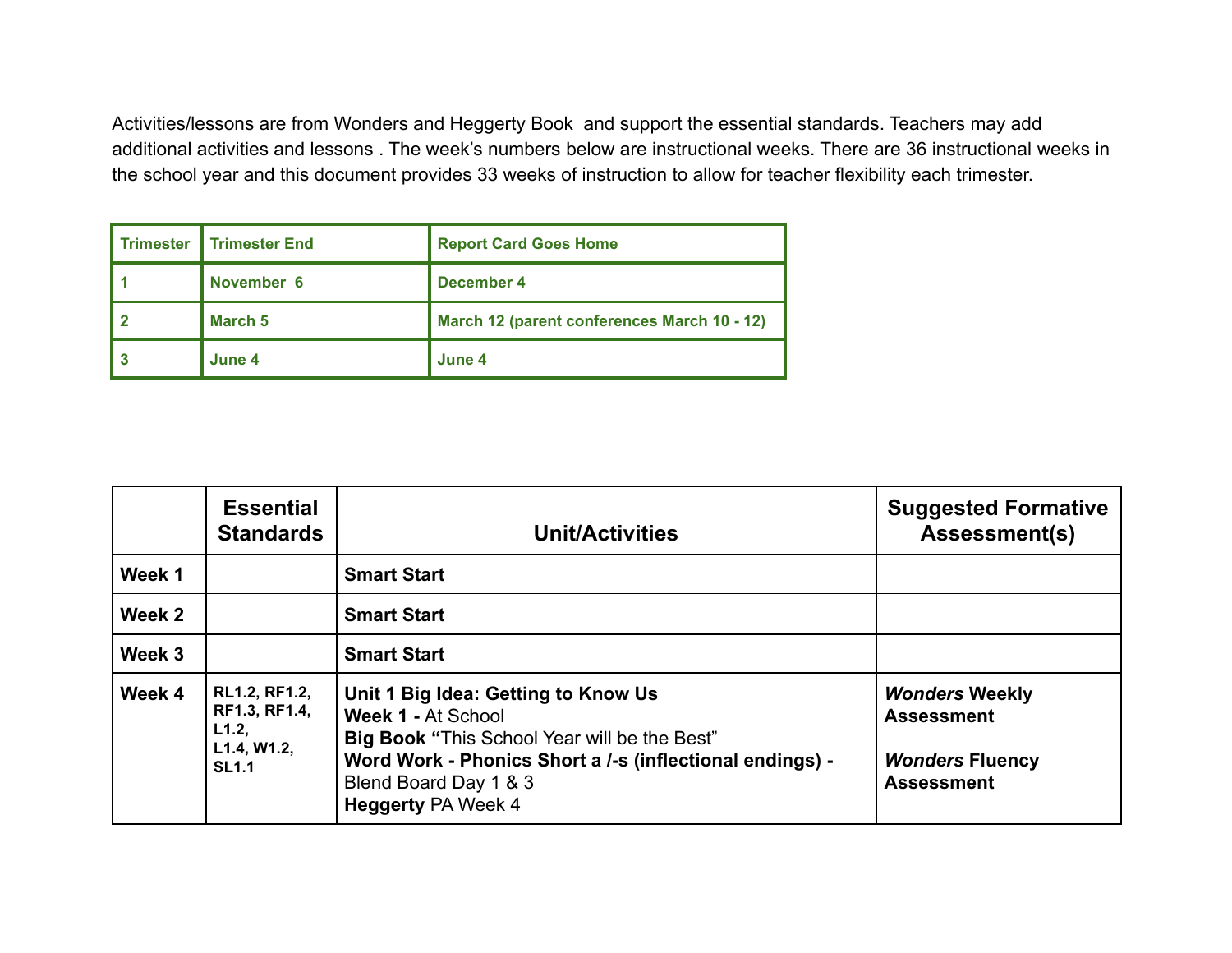|        |                                                                              | <b>Shared Read (Readers Writers Workshop) - "Jack Can"</b><br>HFW Routine- does, not, school, what<br>Anthology - "Nat and Sam"<br>Vocabulary Routine - learn, subjects, common, object,<br>recognize<br><b>Reading Comprehension Skill - key details</b><br><b>Writing Genre/Trait-Informative/Ideas</b><br><b>Writing Grammar/Mechanics - Sentences &amp; Capitalization</b>                                                                                                                                                                                                      | <b>Acadience Progress</b><br><b>Monitoring (for A &amp; B)</b><br>students only)                                                                            |
|--------|------------------------------------------------------------------------------|-------------------------------------------------------------------------------------------------------------------------------------------------------------------------------------------------------------------------------------------------------------------------------------------------------------------------------------------------------------------------------------------------------------------------------------------------------------------------------------------------------------------------------------------------------------------------------------|-------------------------------------------------------------------------------------------------------------------------------------------------------------|
| Week 5 | RL1.2, RF1.2,<br>RF1.3, RF1.4,<br>L1.2,<br>L1.4, W1.2,<br><b>SL1.1</b>       | Unit 1 Big Idea: Getting to Know Us<br>Week 2 - Where I live<br><b>Big Book "Alicia's Happy Day"</b><br>Word Work - Phonics Short i / double final consonants-<br>Blend Board Day 1 & 3<br><b>Heggerty PA Week 5</b><br>Shared Read (Readers Writers Workshop) - "Six Kids"<br>HFW Routine- down, out, up, very<br>Anthology - "Go, Pip!"<br>Vocabulary Routine - city, country, bored, feast, scurried<br>Reading Comprehension Skill - key details<br><b>Writing Genre/Trait-Informative/Ideas</b><br><b>Writing Grammar/Mechanics - Word Order &amp; Punctuation</b><br>(period) | <b>Wonders Weekly</b><br><b>Assessment</b><br><b>Wonders Fluency</b><br><b>Assessment</b>                                                                   |
| Week 6 | RL1.2, RF1.2,<br>RF1.3, RF1.4,<br>L1.1, L1.2,<br>L1.4, W1.3,<br><b>SL1.1</b> | Unit 1 Big Idea: Getting to Know Us<br>Week 3 - Our Pets<br>Big Book "Cool Dog, School Dog"<br>Word Work - Phonics beginning consonant I-blends / -s<br>(plural nouns) - Blend Board Day 1 & 3<br><b>Heggerty PA Week 6</b><br><b>Shared Read (Readers Writers Workshop) - "A Pig for Cliff"</b><br>HFW Routine- be, come, good, pull                                                                                                                                                                                                                                               | <b>Wonders Weekly</b><br><b>Assessment</b><br><b>Wonders Fluency</b><br><b>Assessment</b><br><b>Acadience Progress</b><br><b>Monitoring (for A &amp; B)</b> |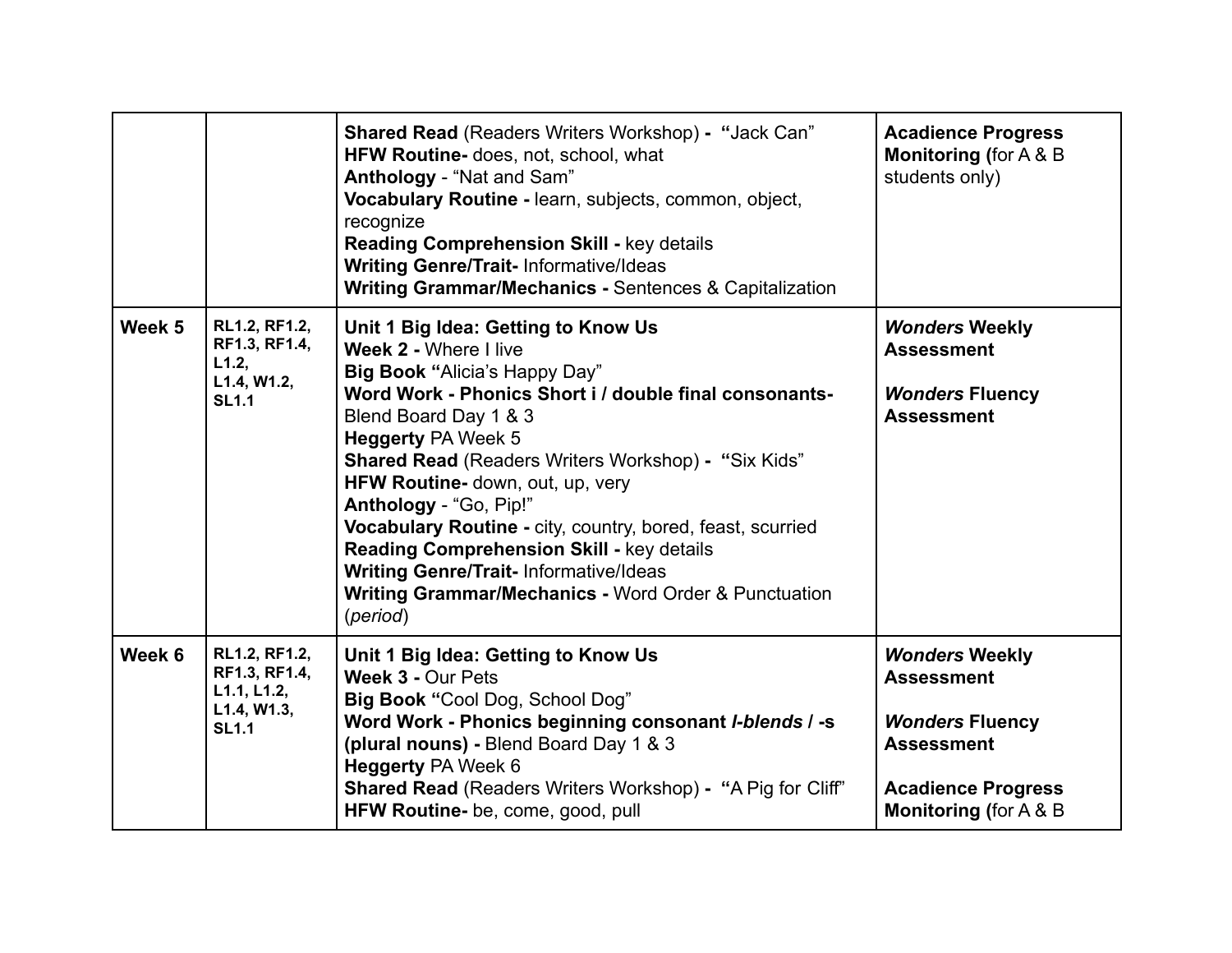|        |                                                                        | Anthology - "Flip"<br>Vocabulary Routine - care, train, groom, companion, popular<br>Reading Comprehension Skill - key details<br><b>Writing Genre/Trait-Narrative/Ideas</b><br><b>Writing Grammar/Mechanics - Statements &amp; Capitalizations</b><br>and Punctuation (period)                                                                                                                                                                                                                                                                                                                                                        | students only)<br>Ren Learn (AR)<br><b>Anthology Quiz</b>                                                                                                                     |
|--------|------------------------------------------------------------------------|----------------------------------------------------------------------------------------------------------------------------------------------------------------------------------------------------------------------------------------------------------------------------------------------------------------------------------------------------------------------------------------------------------------------------------------------------------------------------------------------------------------------------------------------------------------------------------------------------------------------------------------|-------------------------------------------------------------------------------------------------------------------------------------------------------------------------------|
| Week 7 | RI1.1, RF1.2,<br>RF1.3, RF1.4,<br>L1.2,<br>L1.4, W1.2,<br><b>SL1.1</b> | Unit 1 Big Idea: Getting to Know Us<br>Week 4 - Let's Be Friends<br><b>Big Book "Friends All Around"</b><br>Word Work - Phonics short o - Blend Board Day 1 & 3<br><b>Heggerty PA Week 7</b><br><b>Shared Read (Readers Writers Workshop) - "Toss! Kick!</b><br>Hop!"<br>HFW Routine- fun, make, they, too<br>Anthology - "Friends"<br>Vocabulary Routine - cooperate, relationship, deliver, chore,<br>collect<br><b>Reading Comprehension Skill - key details</b><br><b>Writing Genre/Trait-Informative/Organization</b><br>Writing Grammar/Mechanics - Questions and Exclamations &<br>Punctuation (question and exclamation marks) | <b>Wonders Weekly</b><br><b>Assessment</b><br><b>Wonders Fluency</b><br><b>Assessment</b><br>Ren Learn (AR)<br><b>Anthology Quiz</b>                                          |
| Week 8 | RI1.1, RF1.2,<br>RF1.3, RF1.4,<br>L1.2,<br>L1.4, W1.3,<br><b>SL1.1</b> | Unit 1 Big Idea: Getting to Know Us<br>Week 5 - "Let's Move"<br><b>Big Book Move!</b><br>Word Work - Phonics beginning consonant s-blends &<br>r-blends - Blend Board Day 1 & 3<br><b>Heggerty PA Week 8</b><br><b>Shared Read (Readers Writers Workshop) - "Move and Grin!"</b><br>HFW Routine-jump, move, run, two<br>Anthology - "Move It!"                                                                                                                                                                                                                                                                                         | <b>Wonders Weekly</b><br><b>Assessment</b><br><b>Wonders Fluency</b><br><b>Assessment</b><br><b>Acadience Progress</b><br><b>Monitoring (for A &amp; B)</b><br>students only) |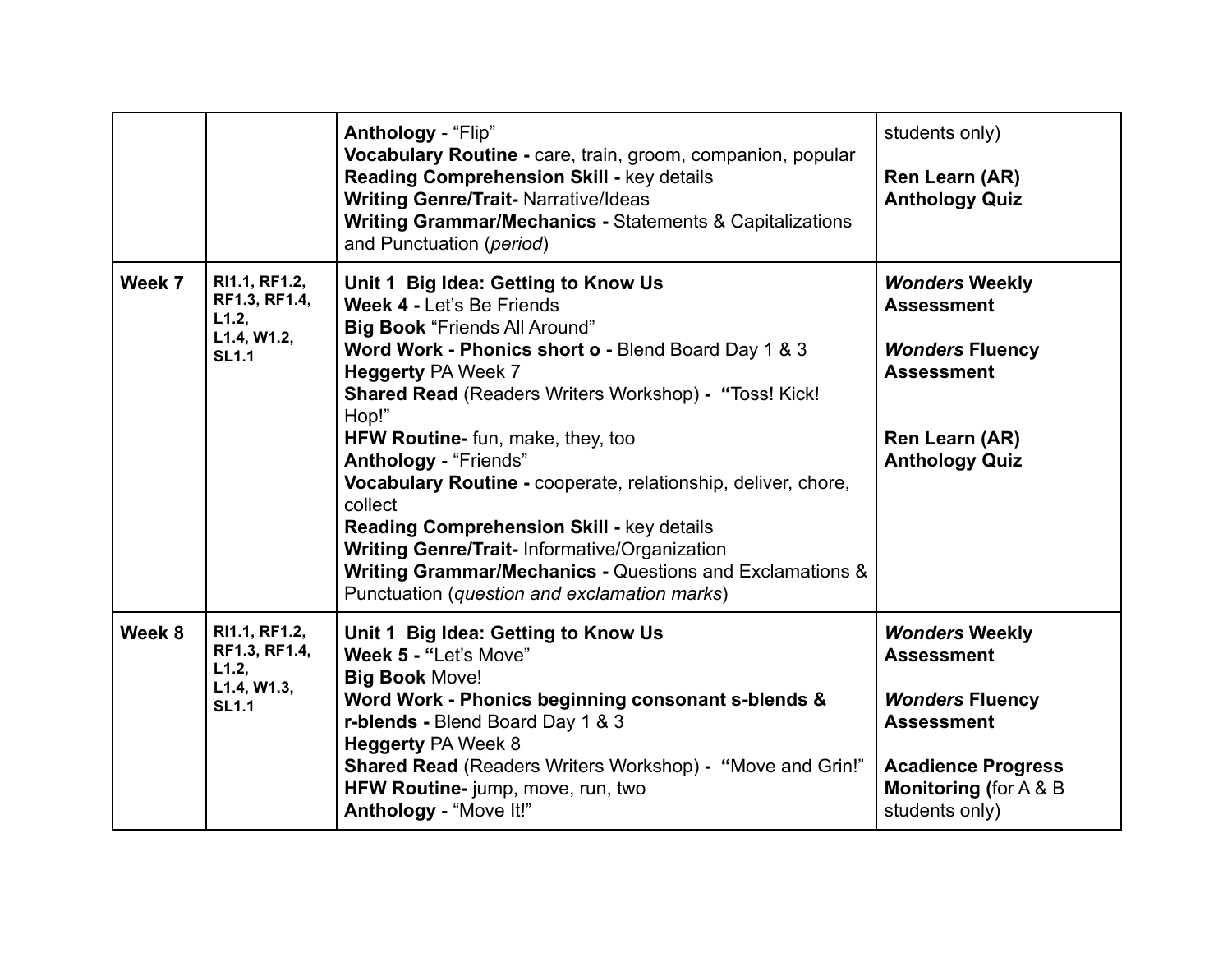|         |                                                              | Vocabulary Routine - physical, exercise, agree, exhausted,<br>difficult<br><b>Reading Comprehension Skill - key details</b><br><b>Writing Genre/Trait- Narrative</b><br>Writing Grammar/Mechanics - Writing Sentences &<br>Capitalization and Punctuation (periods, question and<br>exclamation marks)                                                                                                                                                                                                                                                                                                                                       | Ren Learn (AR)<br><b>Anthology Quiz</b>                                                                                                                     |
|---------|--------------------------------------------------------------|----------------------------------------------------------------------------------------------------------------------------------------------------------------------------------------------------------------------------------------------------------------------------------------------------------------------------------------------------------------------------------------------------------------------------------------------------------------------------------------------------------------------------------------------------------------------------------------------------------------------------------------------|-------------------------------------------------------------------------------------------------------------------------------------------------------------|
| Week 9  | RF1.2, RF1.3,<br>RF1.4, L1.2,<br>L1.4, W1.1,<br><b>SL1.1</b> | Unit 2 Big Idea: Our Community<br><b>Week 1 - Jobs Around Town</b><br><b>Big Book</b> "Millie Waits for the Mail"<br>Word Work - Phonics short e: e and ea - Blend Board Day 1<br>& 3<br><b>Heggerty PA Week 9</b><br><b>Shared Read (Readers Writers Workshop) - "Good Job, Ben!"</b><br>HFW Routine- again, help, new, there, use<br>Anthology - "The Red Hat"<br>Vocabulary Routine - occupation, community, equipment,<br>fortunately, astonishing<br>Reading Comprehension Skill - Make and Confirm<br><b>Predictions</b><br><b>Writing Genre/Trait- Opinion/Organization</b><br>Writing Grammar/Mechanics - Nouns & Commas in a series | <b>Wonders Weekly</b><br><b>Assessment</b><br><b>Wonders Fluency</b><br><b>Assessment</b><br>Ren Learn (AR)<br><b>Anthology Quiz</b>                        |
| Week 10 | RF1.2, RF1.3,<br>RF1.4, L1.1,<br>L1.4, W1.2,<br><b>SL1.1</b> | Unit 2 Big Idea: Our Community<br><b>Week 2- Buildings All Around</b><br><b>Big Book "The 3 Little Dassies"</b><br>Word Work - Phonics short u - Blend Board Day 1 & 3<br><b>Heggerty PA Week 10</b><br><b>Shared Read</b> (Readers Writers Workshop) - "Cubs in a Hut"<br>HFW Routine- could, live, one, then, three<br>Anthology - "The Pigs, the Wolf, and the Mud"                                                                                                                                                                                                                                                                       | <b>Wonders Weekly</b><br><b>Assessment</b><br><b>Wonders Fluency</b><br><b>Assessment</b><br><b>Acadience Progress</b><br><b>Monitoring (for A &amp; B)</b> |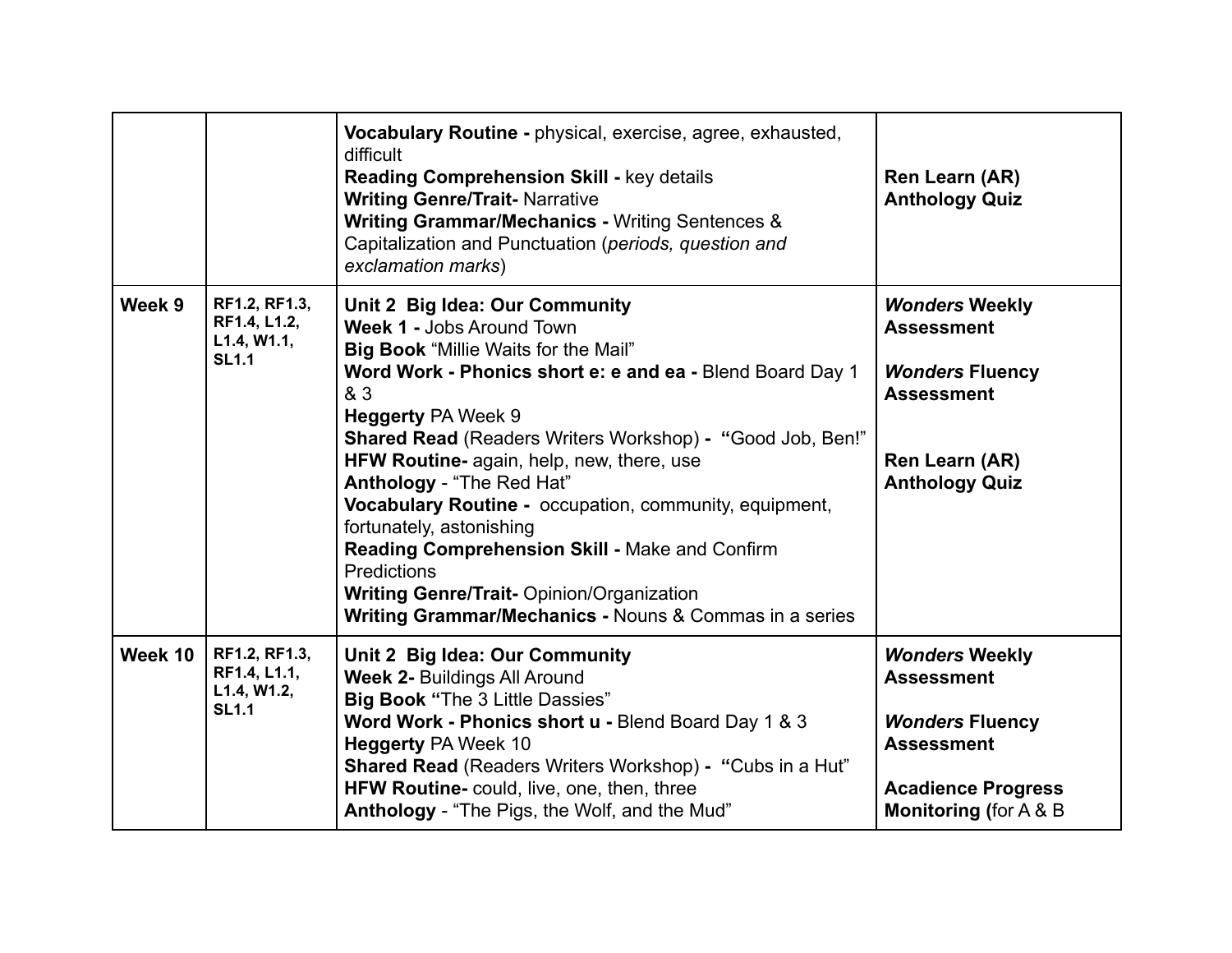|         |                                                                               | Vocabulary Routine - care, train, groom, companion, popular<br>Reading Comprehension Skill - Make and Confirm<br>Predictions<br>Writing Genre/Trait- Informative/Organization<br>Writing Grammar/Mechanics - Singular and Plural Nouns &<br>Adding -s and -es to form plural nouns                                                                                                                                                                                                                                                                                                                                                                                         | students only)<br>Ren Learn (AR)<br><b>Anthology Quiz</b>                                                                                                                     |
|---------|-------------------------------------------------------------------------------|----------------------------------------------------------------------------------------------------------------------------------------------------------------------------------------------------------------------------------------------------------------------------------------------------------------------------------------------------------------------------------------------------------------------------------------------------------------------------------------------------------------------------------------------------------------------------------------------------------------------------------------------------------------------------|-------------------------------------------------------------------------------------------------------------------------------------------------------------------------------|
| Week 11 | RL1.1, RI1.2,<br>RF1.2, RF1.3,<br>RF1.4, L1.2,<br>L1.4, W1.2,<br><b>SL1.1</b> | Unit 2 Big Idea: Our Community<br><b>Week 3- A Community in Nature</b><br>Big Book "Babies in the Bayou"<br>Word Work - Phonics ending consonant blends nd, nk, nt,<br>st, sk, mp / -ing inflectional ending - Blend Board Day 1 & 3<br><b>Heggerty PA Week 11</b><br>Shared Read (Readers Writers Workshop) - "The Best Spot"<br>HFW Routine- eat, no, of, under, who<br>Anthology - "At a Pond"<br>Vocabulary Routine - habitat, depend, hibernate, tranquil,<br>tolerate<br>Reading Comprehension Skill - Main Topic and Key Details<br><b>Writing Genre/Trait-Informative/Ideas</b><br>Writing Grammar/Mechanics - Passive nouns & Apostrophe<br>with possessive nouns | <b>Wonders Weekly</b><br><b>Assessment</b><br><b>Wonders Fluency</b><br><b>Assessment</b><br>Ren Learn (AR)<br><b>Anthology Quiz</b>                                          |
| Week 12 | RI1.1, RF1.2,<br>RF1.3, RF1.4,<br>L1.2, L1.4,<br>W1.3, SL1.1                  | Unit 2 Big Idea: Our Community<br>Week 4- Let's Help<br>Big Book "The Story of Martin Luther King Jr.<br>Word Work - Phonics consonant digraphs th, sh, -ng -<br>Blend Board Day 1 & 3<br><b>Heggerty PA Week 12</b><br><b>Shared Read (Readers Writers Workshop) - "Thump Thump</b><br>Help"<br>HFW Routine- all, call, day, her want                                                                                                                                                                                                                                                                                                                                     | <b>Wonders Weekly</b><br><b>Assessment</b><br><b>Wonders Fluency</b><br><b>Assessment</b><br><b>Acadience Progress</b><br><b>Monitoring (for A &amp; B)</b><br>students only) |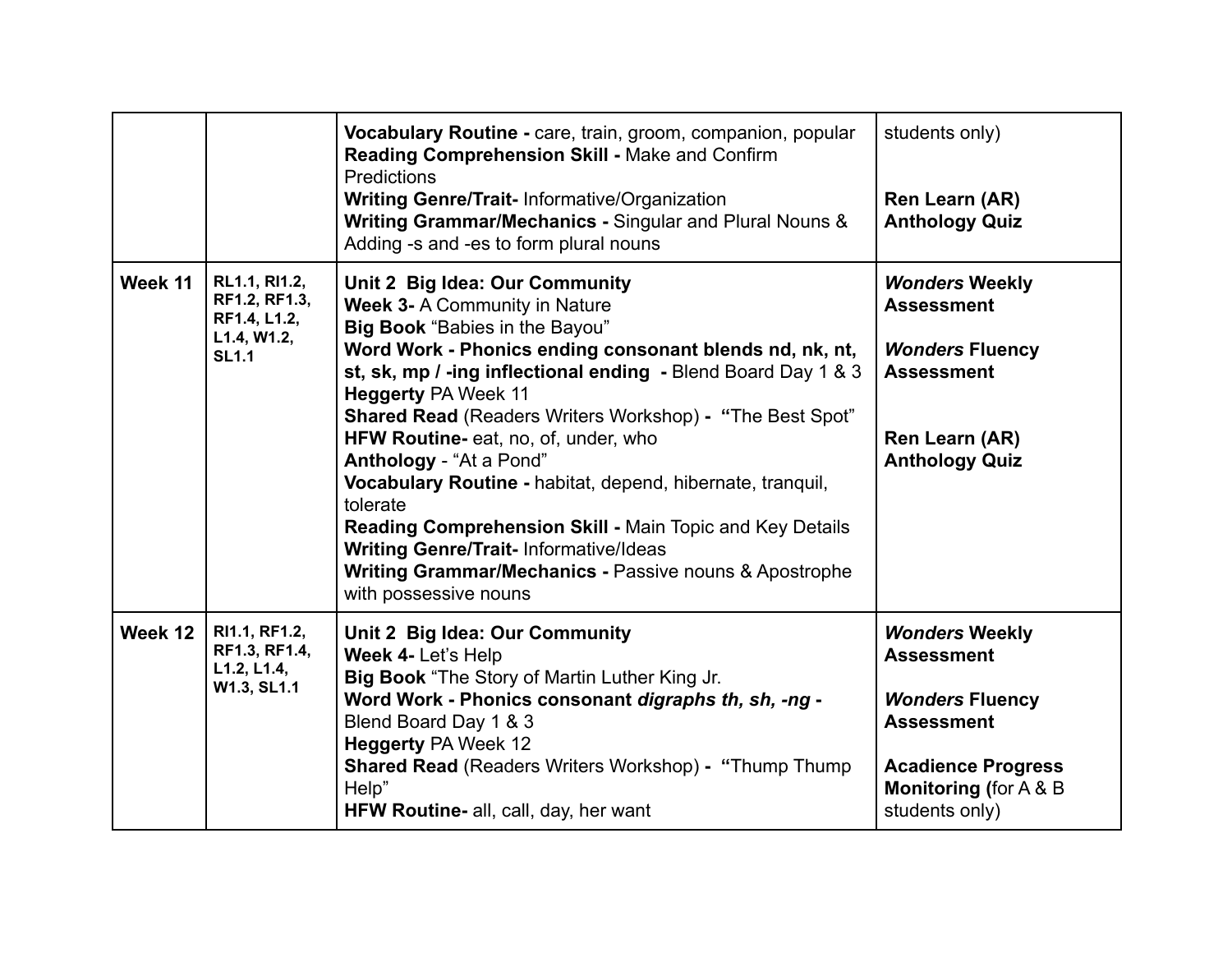|         |                                                                               | <b>Anthology - "Nell's Books"</b><br>Vocabulary Routine - leadership, admire, enjoy, rely,<br>connections<br><b>Reading Comprehension Skill - Character, Events, Setting</b><br><b>Writing Genre/Trait-Narrative/Organization</b><br>Writing Grammar/Mechanics - Common and Proper Nouns &<br>Capitalize Proper Nouns (people, pets, places, and things)                                                                                                                                                                                                                                                                    | Ren Learn (AR)<br><b>Anthology Quiz</b>                                                                                              |
|---------|-------------------------------------------------------------------------------|-----------------------------------------------------------------------------------------------------------------------------------------------------------------------------------------------------------------------------------------------------------------------------------------------------------------------------------------------------------------------------------------------------------------------------------------------------------------------------------------------------------------------------------------------------------------------------------------------------------------------------|--------------------------------------------------------------------------------------------------------------------------------------|
| Week 13 | RI1.1, RI1.2,<br>RF1.2, RF1.3,<br>RF1.4, L1.2,<br>L1.4, W1.2,<br><b>SL1.1</b> | Unit 2 Big Idea: Our Community<br>Week 5- Follow the Map<br>Big Book "Me on the Map"<br>Word Work - Phonics consonant digraphs ch, -tch wh, ph-<br>Blend Board Day 1 & 3<br><b>Heggerty PA Week 13</b><br><b>Shared Read (Readers Writers Workshop) - "Which Way on</b><br>the Map"<br>HFW Routine- around, by, many, place, walk<br>Anthology - "Fun with Maps"<br>Vocabulary Routine - locate, route, height, model, separate<br>Reading Comprehension Skill - Main Topic and Key Details<br><b>Writing Genre/Trait-Informative/Ideas</b><br>Writing Grammar/Mechanics - Irregular Plural Nouns &<br>Punctuation (period) | <b>Wonders Weekly</b><br><b>Assessment</b><br><b>Wonders Fluency</b><br><b>Assessment</b><br>Ren Learn (AR)<br><b>Anthology Quiz</b> |
| Week 14 | RF1.2, RF1.3,<br>RF1.4, L1.2,<br>L1.4, W1.3,<br><b>SL1.1</b>                  | Unit 3 Big Idea: Getting to Know Us<br>Week 1 - What Time Is It?<br>Big Book "A Second Is a Hiccup"<br>Word Work - Phonics long a: a e - Blend Board Day 1 & 3<br><b>Heggerty PA Week 14</b><br><b>Shared Read</b> (Readers Writers Workshop) - "Nate the Snake<br>Is Late"<br><b>HFW Routine-</b> away, now some, today, way, why                                                                                                                                                                                                                                                                                          | <b>Wonders Weekly</b><br><b>Assessment</b><br><b>Wonders Fluency</b><br><b>Assessment</b><br><b>Acadience (DIBELS)</b>               |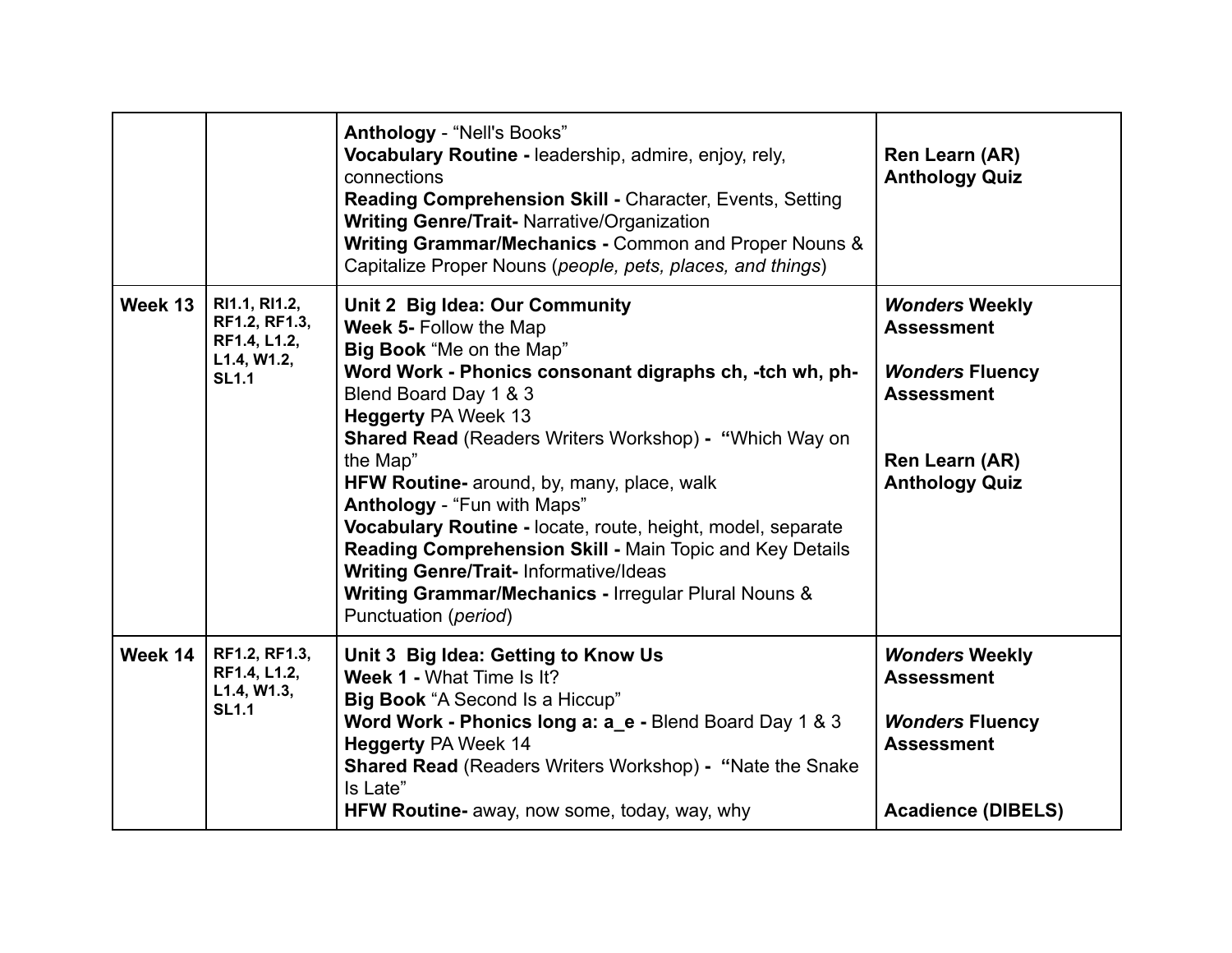|         |                                                              | Anthology - "On My Way to School"<br>Vocabulary Routine - schedule, immediately, weekend,<br>calendar, occasion<br>Reading Comprehension Skill - Make and Confirm<br><b>Predictions</b><br><b>Writing Genre/Trait- Narrative/Word Choice</b><br><b>Writing Grammar/Mechanics - Verbs &amp; Commas in Series</b>                                                                                                                                                                                                                                                                                                                                      | Ren Learn (AR)<br><b>Anthology Quiz</b><br><b>Benchmark Testing</b><br>NWF, ORF (by Ed<br>Services Team)                             |
|---------|--------------------------------------------------------------|------------------------------------------------------------------------------------------------------------------------------------------------------------------------------------------------------------------------------------------------------------------------------------------------------------------------------------------------------------------------------------------------------------------------------------------------------------------------------------------------------------------------------------------------------------------------------------------------------------------------------------------------------|--------------------------------------------------------------------------------------------------------------------------------------|
| Week 15 | RF1.2, RF1.3,<br>RF1.4, L1.2,<br>L1.4, W1.3,<br><b>SL1.1</b> | Unit 3 Big Idea: Getting to Know Us<br>Week 2- Watch It Grow!<br><b>Big Book "Mystery Vine"</b><br>Word Work - Phonics long i: i_e - Blend Board Day 1 & 3<br><b>Heggerty PA Week 15</b><br><b>Shared Read (Readers Writers Workshop) - "Time to Plant!"</b><br>HFW Routine- green, grow, pretty, should, together, water<br>Anthology - "The Big Yucca Plant"<br>Vocabulary Routine - bloom, sprout, grasped, assist, spied<br>Reading Comprehension Skill - Make and Confirm<br>Predictions<br><b>Writing Genre/Trait- Narrative/Word Choice</b><br>Writing Grammar/Mechanics - Present Tense Verbs &<br>Capitalize and Underline Titles and Plays | <b>Wonders Weekly</b><br><b>Assessment</b><br><b>Wonders Fluency</b><br><b>Assessment</b><br>Ren Learn (AR)<br><b>Anthology Quiz</b> |
| Week 16 | RF1.2, RF1.3,<br>RF1.4 L1.2,<br>L1.4, W1.3,<br><b>SL1.1</b>  | Unit 3 Big Idea: Getting to Know Us<br><b>Week 3 Getting to Know Us</b><br><b>Big Book "Interrupting Chicken"</b><br>Word Work - Phonics soft c and soft g, dge / inflectional<br>endings -ed and -ing (drop final e) - Blend Board Day 1 & 3<br><b>Heggerty PA Week 16</b><br><b>Shared Read (Readers Writers Workshop) - "The Foolish</b><br><b>Timid Rabbit"</b>                                                                                                                                                                                                                                                                                  | <b>Wonders Weekly</b><br><b>Assessment</b><br><b>Wonders Fluency</b><br><b>Assessment</b><br>Ren Learn (AR)<br><b>Anthology Quiz</b> |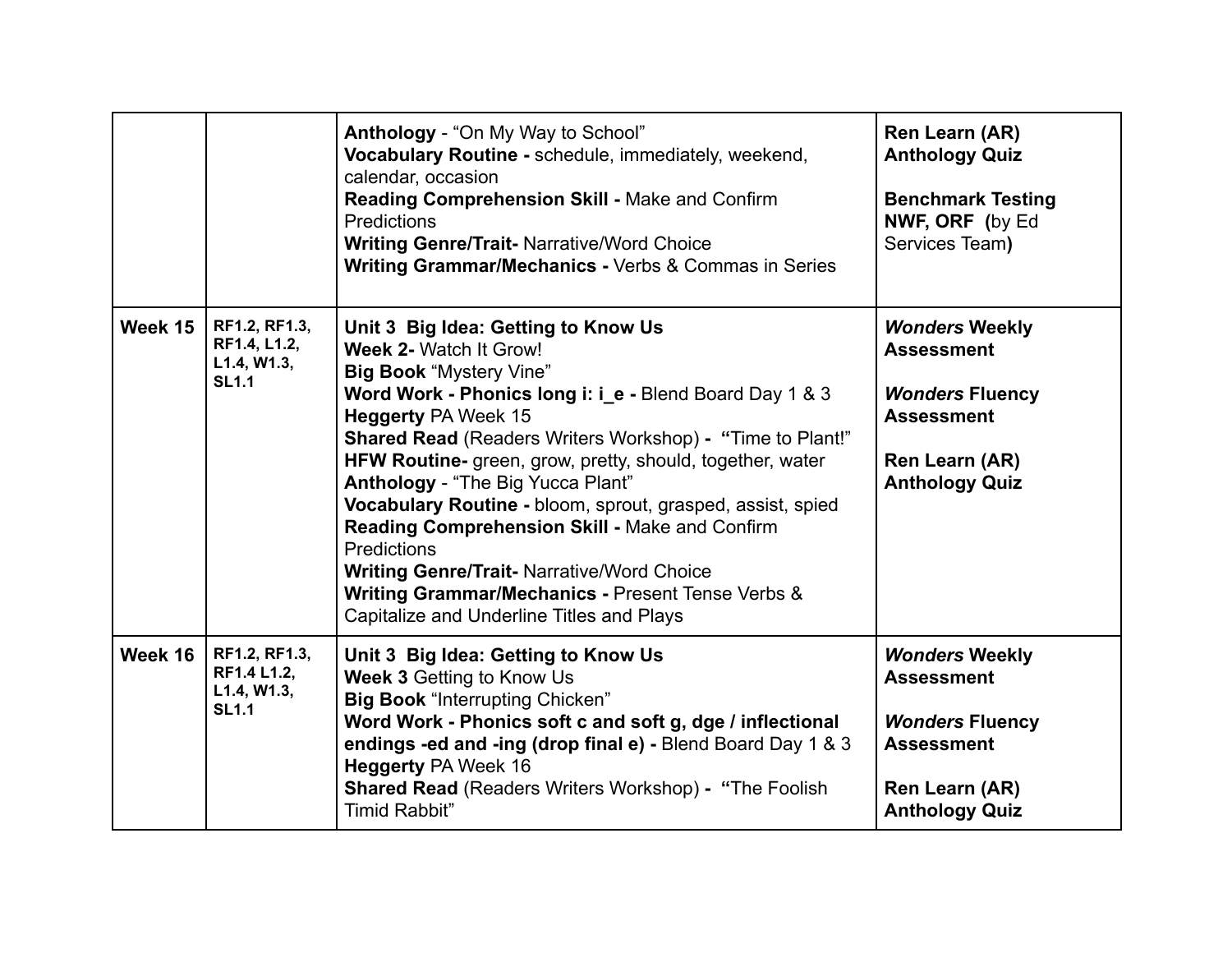|         |                                                                               | HFW Routine- any, from,, happy, once, so, upon<br>Anthology - "The Gingerbread Man"<br>Vocabulary Routine - tale, hero, timid, foolish, eventually<br>Reading Comprehension Skill - Plot: Cause and Effect<br><b>Writing Genre/Trait-Narrative/Word Choice</b><br>Writing Grammar/Mechanics - Past- and Future- tense verbs<br>& Commas in a series                                                                                                                                                                                                                                                                                                           | <b>Acadience Progress</b><br><b>Monitoring (for A &amp; B)</b><br>students only)                                                                       |
|---------|-------------------------------------------------------------------------------|---------------------------------------------------------------------------------------------------------------------------------------------------------------------------------------------------------------------------------------------------------------------------------------------------------------------------------------------------------------------------------------------------------------------------------------------------------------------------------------------------------------------------------------------------------------------------------------------------------------------------------------------------------------|--------------------------------------------------------------------------------------------------------------------------------------------------------|
| Week 17 | RI1.1, RI1.9,<br>RF1.2, RF1.3,<br>RF1.4, L1.2,<br>L1.4, W1.1,<br><b>SL1.1</b> | Unit 3 Big Idea: Getting to Know Us<br>Week 4- Now and Then<br><b>Big Book</b> "The Last Train"<br>Word Work - Phonics ong a: a_e, long u: u_e, and long e:<br>u e - Blend Board Day 1 & 3<br><b>Heggerty PA Week 17</b><br>Shared Read (Readers Writers Workshop) - "Life at Home"<br>HFW Routine- ago, boy, girl, how, old, people<br>Anthology - "Long ago and Now"<br>Vocabulary Routine - century, past, present, future,<br>entertainment<br>Reading Comprehension Skill - Connections within a text:<br><b>Compare and Contrast</b><br><b>Writing Genre/Trait- Opinion/Ideas</b><br>Writing Grammar/Mechanics - Is and Are & Commas in<br><b>Dates</b> | <b>Wonders Weekly</b><br><b>Assessment</b><br><b>Wonders Fluency</b><br><b>Assessment</b><br>Ren Learn (AR)<br><b>Anthology Quiz (if</b><br>available) |
| Week 18 | RI1.1, RI1.9,<br>RF1.2, RF1.3,<br>RF1.4, L1.2,<br>L1.4, W1.1,<br><b>SL1.1</b> | Unit 3 Big Idea: Getting to Know Us<br><b>Week 5- From Farm to Table</b><br>Big Book "Where Does Food Come From?<br>Word Work - Phonics variant vowel spellings with<br>digraphs oo, u - Blend Board Day 1 & 3<br><b>Heggerty PA Week 18</b><br>Shared Read (Readers Writers Workshop) - "A Look at                                                                                                                                                                                                                                                                                                                                                           | <b>Wonders Weekly</b><br><b>Assessment</b><br><b>Wonders Fluency</b><br><b>Assessment</b><br>Ren Learn (AR)                                            |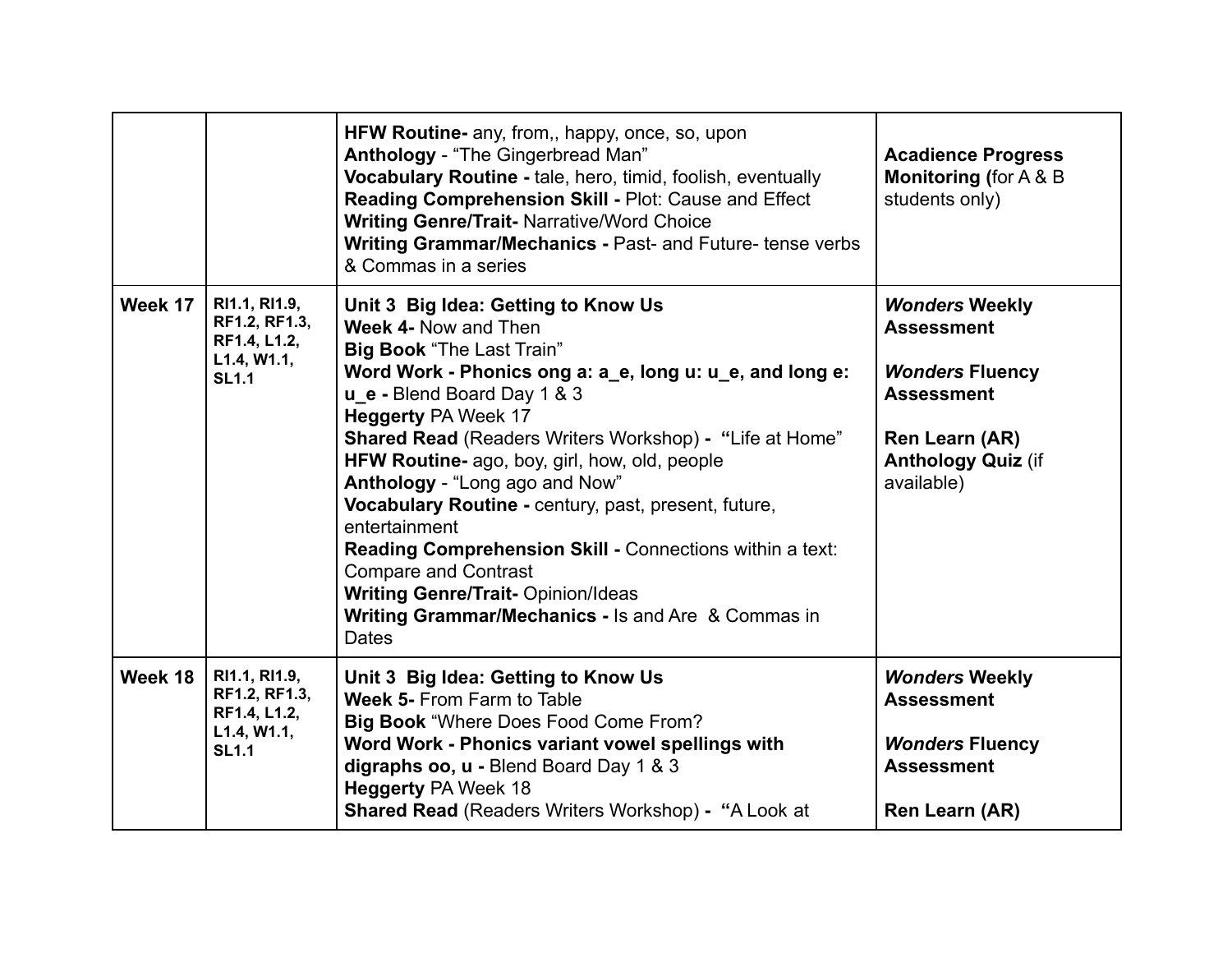|         |                                                                               | Breakfast"<br>HFW Routine- after, buy, done, every, soon, work<br>Anthology - "From Cows to You"<br>Vocabulary Routine - delicious, nutritious, responsibility,<br>enormous, delighted<br>Reading Comprehension Skill - Connections within text:<br>Sequence<br><b>Writing Genre/Trait- Opinion/Ideas</b><br>Writing Grammar/Mechanics - Contractions with Not &<br>Apostrophes in contractions                                                                                                                                                                                                                       | <b>Anthology Quiz (if</b><br>available)<br><b>Acadience Progress</b><br><b>Monitoring (for A &amp; B)</b><br>students only)                            |
|---------|-------------------------------------------------------------------------------|-----------------------------------------------------------------------------------------------------------------------------------------------------------------------------------------------------------------------------------------------------------------------------------------------------------------------------------------------------------------------------------------------------------------------------------------------------------------------------------------------------------------------------------------------------------------------------------------------------------------------|--------------------------------------------------------------------------------------------------------------------------------------------------------|
| Week 19 | RL 1.1, RF1.2,<br>RF1.3, RF1.4,<br>L1.2, L1.4<br>W1.2, SL1.1                  | Unit 4 Big Idea: Animals Everywhere<br><b>Week 1- Animal Features</b><br>Word Work - Phonics long a: a, ai, ay - Blend Board Day 1 &<br>3<br><b>Heggerty PA Week 19</b><br><b>Shared Read (Readers Writers Workshop) - "A Tail of a Tale"</b><br>HFW Routine- about, animal, carry, eight, give, out<br>Anthology - "How Bat Got It's Wings"<br>Vocabulary Routine - feature, appearance, determined,<br>predicament, relief<br>Reading Comprehension Skill - Plot: Sequence<br><b>Writing Genre/Trait-Informative/Ideas</b><br><b>Writing Grammar/Mechanics - Was and Were &amp; Apostrophe</b><br>with contractions | <b>Wonders Weekly</b><br><b>Assessment</b><br><b>Wonders Fluency</b><br><b>Assessment</b><br>Ren Learn (AR)<br><b>Anthology Quiz (if</b><br>available) |
| Week 20 | RI1.1, RI1.2,<br>RF1.2, RF1.3,<br>RF1.4, L1.2,<br>L1.4, W1.3,<br><b>SL1.1</b> | Unit 4 Big Idea: Animals Everywhere<br><b>Week 2- Animals Together</b><br>Word Work - Phonics long e: e, ee, ea, ie- Blend Board Day<br>1 & 3<br><b>Heggerty PA Week 20</b><br>Shared Read (Readers Writers Workshop) - "A Team of Fish"                                                                                                                                                                                                                                                                                                                                                                              | <b>Wonders Weekly</b><br><b>Assessment</b><br><b>Wonders Fluency</b><br><b>Assessment</b>                                                              |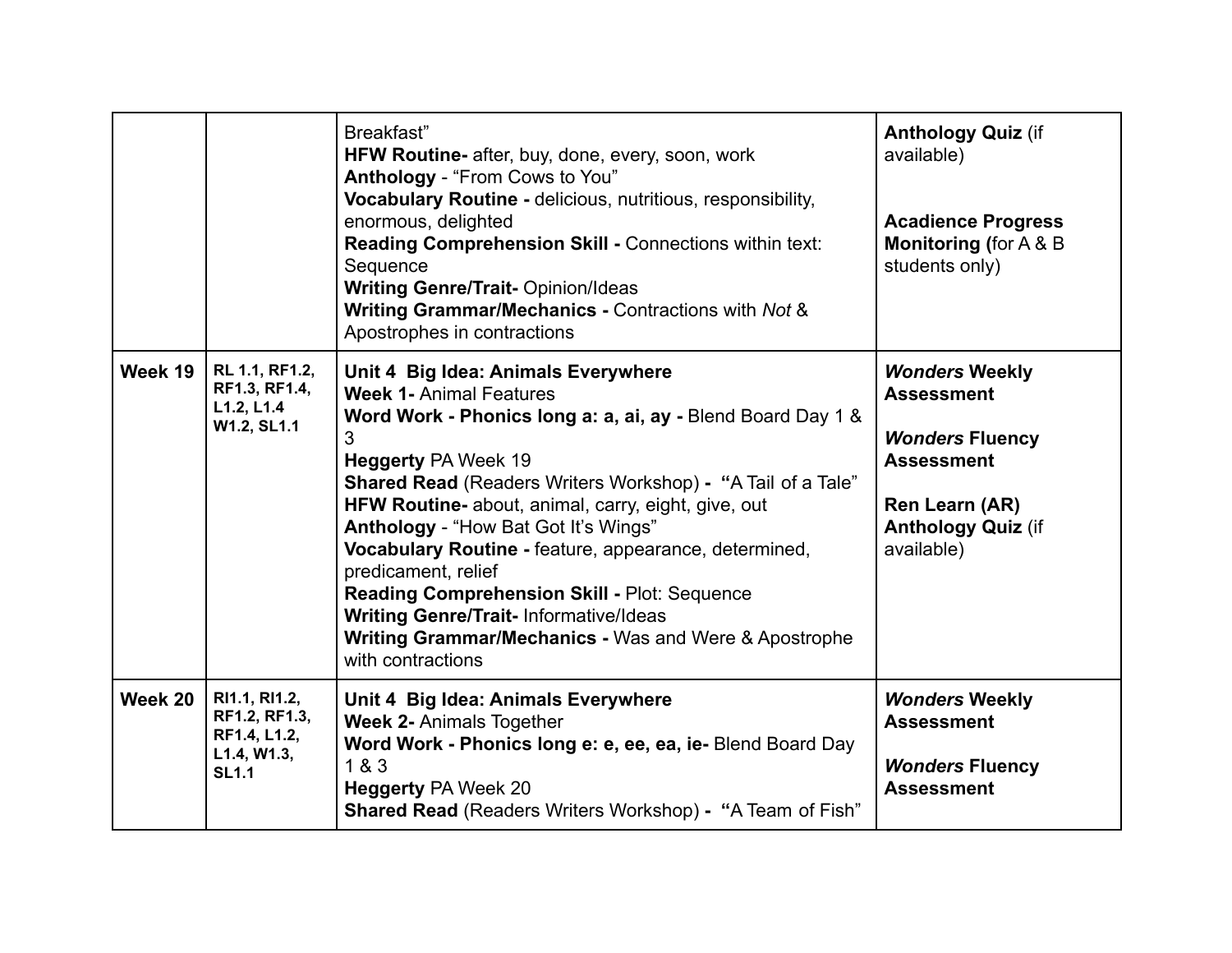|         |                                                               | HFW Routine- because, blue, into, or, other small<br><b>Anthology - "Animal Teams"</b><br>Vocabulary Routine - behavior, beneficial, dominant, instinct,<br>endangered<br>Reading Comprehension Skill - Main Idea and Key Details<br><b>Writing Genre/Trait- Narrative/Word Choice</b><br>Writing Grammar/Mechanics - Has and Have & Capitalization<br>and End Punctuation                                                                                                                                                                                                                         | Ren Learn (AR)<br><b>Anthology Quiz (if</b><br>available)<br><b>Acadience Progress</b><br><b>Monitoring (for A &amp; B)</b><br>students only)          |
|---------|---------------------------------------------------------------|----------------------------------------------------------------------------------------------------------------------------------------------------------------------------------------------------------------------------------------------------------------------------------------------------------------------------------------------------------------------------------------------------------------------------------------------------------------------------------------------------------------------------------------------------------------------------------------------------|--------------------------------------------------------------------------------------------------------------------------------------------------------|
| Week 21 | RI1.1, RI1.2,<br>RF1.2, RF1.3,<br>RF1.4, L1.2,<br>W1.1, SL1.1 | Unit 4 Big Idea: Animals Everywhere<br>Week 3- In the Wild<br>Word Work - Phonics long o: o, oa, ow, oe - Blend Board<br>Day 1 & 3<br><b>Heggerty PA Week 21</b><br><b>Shared Read (Readers Writers Workshop) - "Go Wild!"</b><br>HFW Routine- find, food, more, over, start, warm<br><b>Anthology - "Vulture View"</b><br>Vocabulary Routine - survive, provide, wilderness,<br>communicate, superior<br>Reading Comprehension Skill - Main Idea and Key Details<br><b>Writing Genre/Trait- Opinion/Organization</b><br>Writing Grammar/Mechanics - Go and Do & Capitalize<br><b>Proper Nouns</b> | <b>Wonders Weekly</b><br><b>Assessment</b><br><b>Wonders Fluency</b><br><b>Assessment</b><br>Ren Learn (AR)<br><b>Anthology Quiz (if</b><br>available) |
| Week 22 | RF1.2, RF1.3,<br>RF1.4, L1.2,<br>L1.4, W1.2,<br><b>SL1.1</b>  | Unit 4 Big Idea: Animals Everywhere<br>Week 4- Insects1<br>Word Work - Phonics long i: i, y, igh, ie - Blend Board Day 1<br>& 3<br><b>Heggerty PA Week 22</b><br><b>Shared Read (Readers Writers Workshop) - "Creep Low, Fly</b><br>High"<br>HFW Routine- caught, flew, know, laugh, listen, were                                                                                                                                                                                                                                                                                                  | <b>Wonders Weekly</b><br><b>Assessment</b><br><b>Wonders Fluency</b><br><b>Assessment</b><br>Ren Learn (AR)<br><b>Anthology Quiz</b>                   |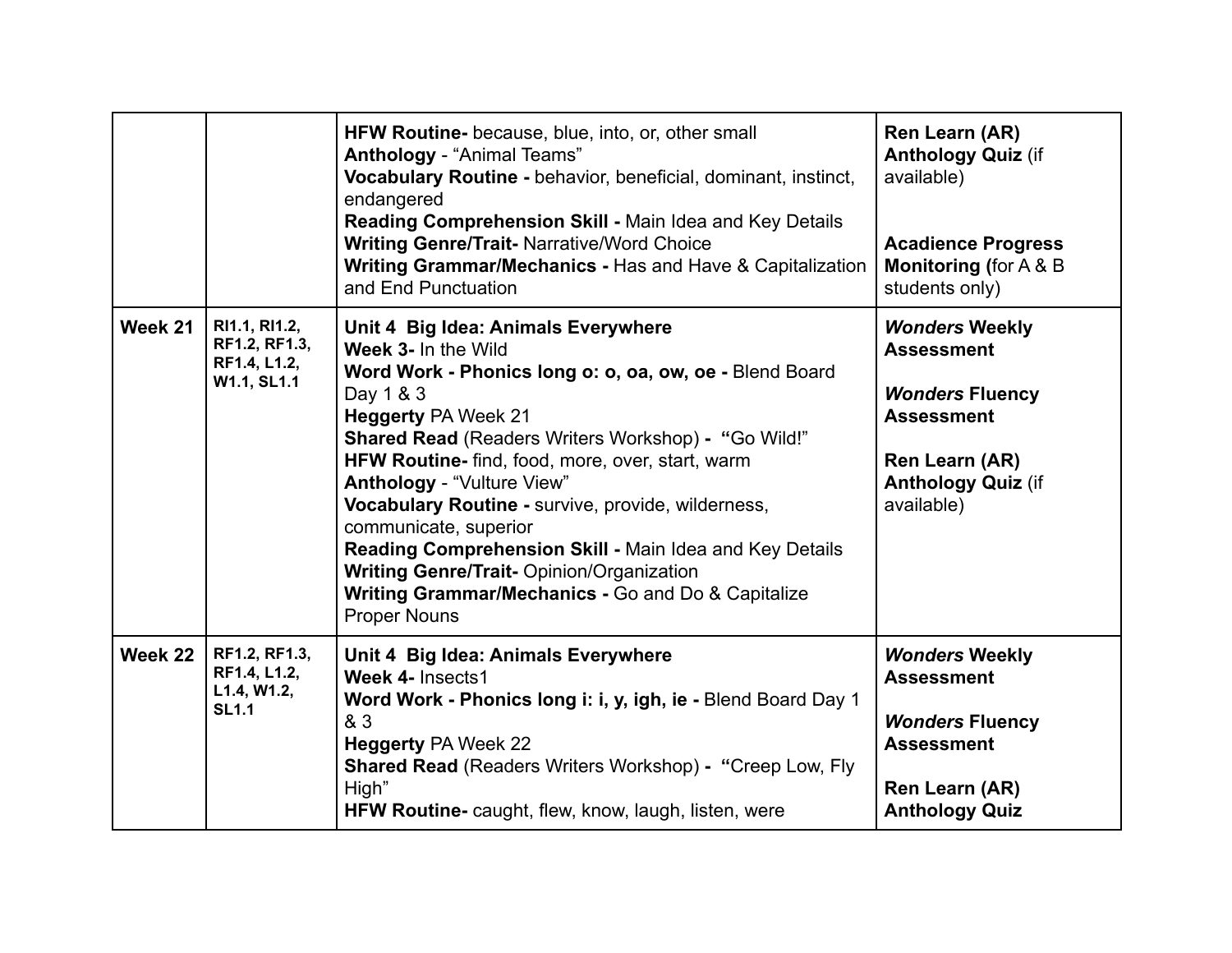|         |                                                              | Anthology - "Hi! Fly Guy"<br>Vocabulary Routine - flutter, different, resemble(s), protect(s),<br>imitate<br>Reading Comprehension Skill - Point of View<br><b>Writing Genre/Trait-Informative/Organization</b><br>Writing Grammar/Mechanics - See and Saw & Underline<br><b>Titles of Books</b>                                                                                                                                                                                                                                                                                                                 | <b>Acadience Progress</b><br><b>Monitoring (for A &amp; B)</b><br>students only)                                                                       |
|---------|--------------------------------------------------------------|------------------------------------------------------------------------------------------------------------------------------------------------------------------------------------------------------------------------------------------------------------------------------------------------------------------------------------------------------------------------------------------------------------------------------------------------------------------------------------------------------------------------------------------------------------------------------------------------------------------|--------------------------------------------------------------------------------------------------------------------------------------------------------|
| Week 23 | RF1.2, RF1.3,<br>RF1.4, L1.2,<br>L1.4, W1.2,<br><b>SL1.1</b> | Unit 4 Big Idea: Animals Everywhere<br><b>Week 5- Working with Animals</b><br>Word Work - Phonics long e: y, ey - Blend Board Day 1 & 3<br><b>Heggerty PA Week 23</b><br><b>Shared Read (Readers Writers Workshop) - "From Puppy to</b><br>Guide Dog"<br>HFW Routine- found, hard, near, woman, would, write<br>Anthology - "Koko and Penny"<br>Vocabulary Routine - career, soothe, remarkable, advice, trust<br>Reading Comprehension Skill - Connections within Text:<br>Sequence<br><b>Writing Genre/Trait-Informative/Word Choice</b><br>Writing Grammar/Mechanics - Adverbs & Commas in a<br><b>Series</b> | <b>Wonders Weekly</b><br><b>Assessment</b><br><b>Wonders Fluency</b><br><b>Assessment</b><br>Ren Learn (AR)<br><b>Anthology Quiz (if</b><br>available) |
| Week 24 | RL1.2, RF1.2,<br>RF1.3, RF1.4,<br>L1.2, L1.4,<br>W1.1, SL1.1 | Unit 5 Big Idea: Figure It Out<br>Week 1- See It, Sort It<br>Word Work - Phonics r- controlled vowel ar - Blend Board<br>Day 1 & 3<br><b>Heggerty PA Week 24</b><br><b>Shared Read (Readers Writers Workshop) - "A Barn Full of</b><br>Hats"<br>HFW Routine- four, large, none, only, put, round<br>Anthology - "A Lost Button" (from Frog and Toad Are Friends)                                                                                                                                                                                                                                                 | <b>Wonders Weekly</b><br><b>Assessment</b><br><b>Wonders Fluency</b><br><b>Assessment</b><br>Ren Learn (AR)<br><b>Anthology Quiz (if</b><br>available) |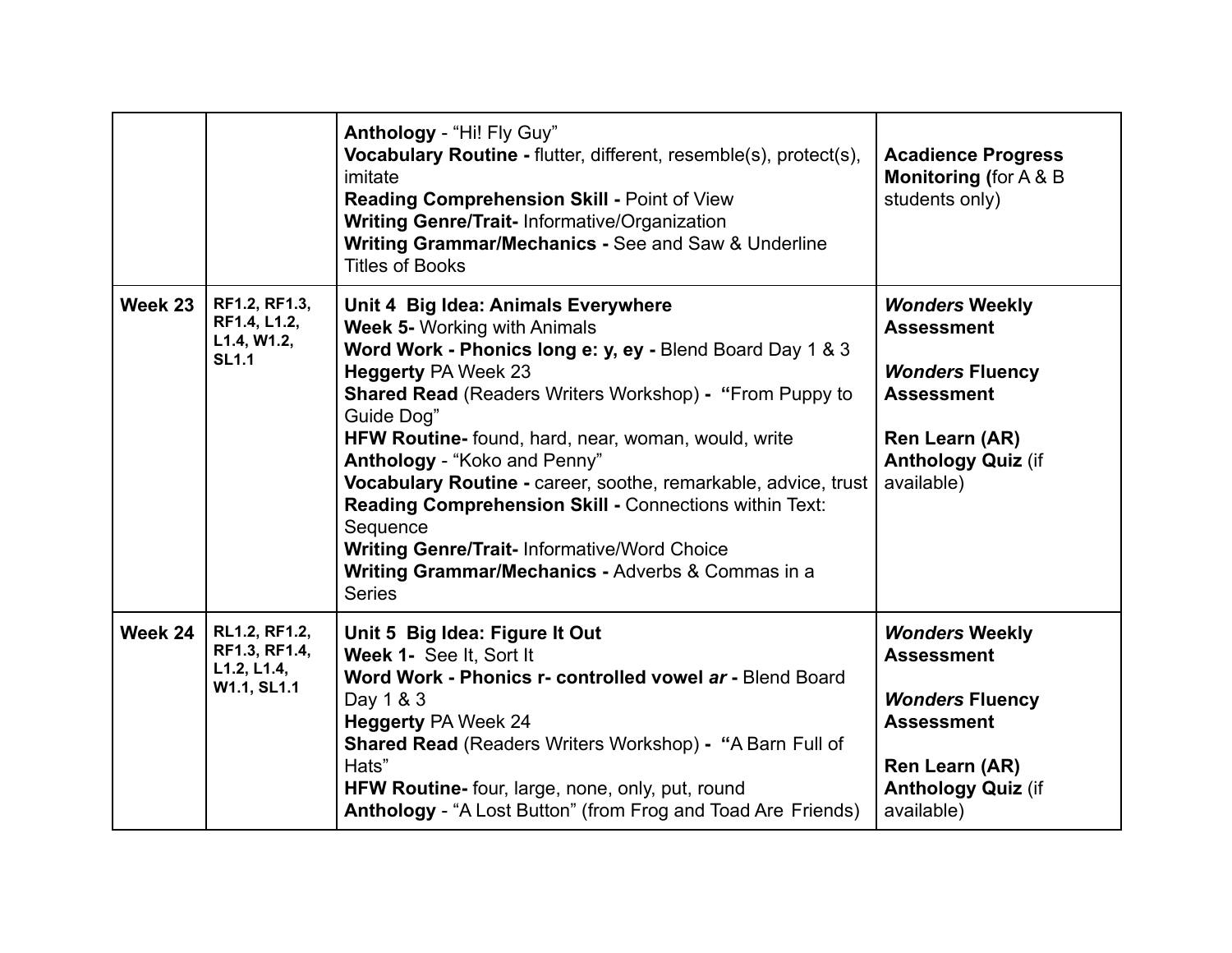|         |                                                                               | Vocabulary Routine - distinguish, classify, organize, entire,<br>startled<br><b>Reading Comprehension Skill - Point of View</b><br><b>Writing Genre/Trait- Opinion/Sentence Fluency</b><br>Writing Grammar/Mechanics - Words That Join & Capitalize<br><b>Proper Nouns (Places)</b>                                                                                                                                                                                                                                                                                                                                                    | <b>Acadience Progress</b><br><b>Monitoring (for A &amp; B)</b><br>students only)                                                                       |
|---------|-------------------------------------------------------------------------------|----------------------------------------------------------------------------------------------------------------------------------------------------------------------------------------------------------------------------------------------------------------------------------------------------------------------------------------------------------------------------------------------------------------------------------------------------------------------------------------------------------------------------------------------------------------------------------------------------------------------------------------|--------------------------------------------------------------------------------------------------------------------------------------------------------|
| Week 25 | RF1.2, RF1.3,<br>RF1.4, L1.2,<br>W1.2, SL1.1                                  | Unit 5 Big Idea: Figure It Out<br>Week 2 Up in the Sky<br>Word Work - Phonics r-controlled vowels er, ir, ur, or -<br>Blend Board Day 1 & 3<br><b>Heggerty PA Week 25</b><br><b>Shared Read (Readers Writers Workshop) - "A Bird Named</b><br>Fern"<br>HFW Routine- banother, climb, full, great, poor, through<br>Anthology - "Kitten's First Full Moon"<br>Vocabulary Routine - observe, vast, thoughtful, certain,<br>remained<br>Reading Comprehension Skill - Plot: Cause and Effect<br><b>Writing Genre/Trait-Informative/Word Choice</b><br><b>Writing Grammar/Mechanics - Adjectives &amp; Capitalization</b><br>and End Marks | <b>Wonders Weekly</b><br><b>Assessment</b><br><b>Wonders Fluency</b><br><b>Assessment</b><br>Ren Learn (AR)<br><b>Anthology Quiz(if</b><br>available)  |
| Week 26 | RI1.1, RI1.9,<br>RF1.2, RF1.3,<br>RF1.4, L1.2,<br>L1.4, W1.2,<br><b>SL1.1</b> | Unit 5 Big Idea: Figure It Out<br><b>Week 3 Great Inventions</b><br>Word Work - Phonics r-controlled vowels or, ore, oar-<br>Blend Board Day 1 & 3<br><b>Heggerty PA Week 26</b><br><b>Shared Read (Readers Writers Workshop) - "Great</b><br>Inventions"<br>HFW Routine- began, better, guess, learn, right, sure<br>Anthology - "The Story of a Robot Inventor"                                                                                                                                                                                                                                                                      | <b>Wonders Weekly</b><br><b>Assessment</b><br><b>Wonders Fluency</b><br><b>Assessment</b><br>Ren Learn (AR)<br><b>Anthology Quiz (if</b><br>available) |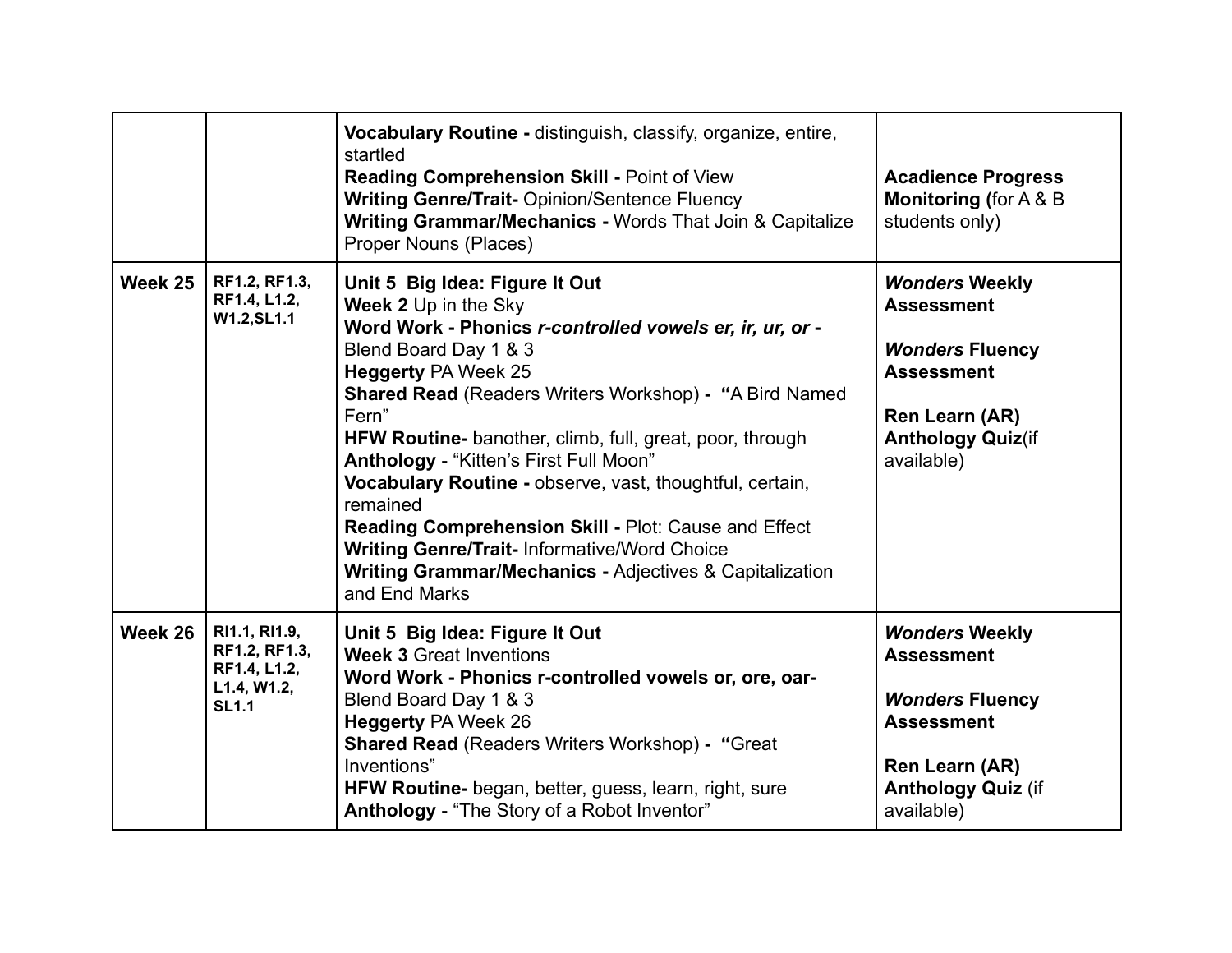|         |                                                              | Vocabulary Routine - curious, improve, complicated, imagine,<br>device<br><b>Reading Comprehension Skill - Connections Within Text:</b><br><b>Problem and Solution</b><br><b>Writing Genre/Trait- Informative/Word Choice</b><br>Writing Grammar/Mechanics - Adjectives That Compare (-er<br>and -est) & PCapitalize Days, Months, and Holidays                                                                                                                                                                                                                                                                                      | <b>Acadience Progress</b><br><b>Monitoring (for A &amp; B)</b><br>students only)                                                                       |
|---------|--------------------------------------------------------------|--------------------------------------------------------------------------------------------------------------------------------------------------------------------------------------------------------------------------------------------------------------------------------------------------------------------------------------------------------------------------------------------------------------------------------------------------------------------------------------------------------------------------------------------------------------------------------------------------------------------------------------|--------------------------------------------------------------------------------------------------------------------------------------------------------|
| Week 27 | RL1.1, RF1.2,<br>RF1.3, RF1.4,<br>L1.2, L1.4,<br>W1.3, SL1.1 | Unit 5 Big Idea: Figure It Out<br><b>Week 4- Sounds All Around</b><br>Word Work - Phonics diphthongs ou, ow - Blend Board Day<br>1 & 3<br><b>Heggerty PA Week 27</b><br><b>Shared Read (Readers Writers Workshop) - "What's That</b><br>Sound"<br>HFW Routine- color, early, instead, nothing, oh, thought<br>Anthology - "Whistle for Willie"<br>Vocabulary Routine - volume, senses, squeaky, nervous,<br>distract<br>Reading Comprehension Skill - Plot: Problem and Solution<br><b>Writing Genre/Trait- Narrative/Sentence Fluency</b><br>Writing Grammar/Mechanics - Using a, an, and the &<br>Capitalize/Underline Book Titles | <b>Wonders Weekly</b><br><b>Assessment</b><br><b>Wonders Fluency</b><br><b>Assessment</b><br>Ren Learn (AR)<br><b>Anthology Quiz (if</b><br>available) |
| Week 28 | RI1.1, RF1.2,<br>RF1.3, RF1.4,<br>L1.2, L1.4,<br>W1.1, SL1.1 | Unit 5 Big Idea: Figure It Out<br>Week 5 - Build It!<br>Word Work - Phonics diphthongs oi, o - Blend Board Day 1<br>& 3<br><b>Heggerty PA Week 28</b><br><b>Shared Read</b> (Readers Writers Workshop) - "The Joy of a<br>Ship"<br>HFW Routine- above, build, fall, knew, money, toward                                                                                                                                                                                                                                                                                                                                              | <b>Wonders Weekly</b><br><b>Assessment</b><br><b>Wonders Fluency</b><br><b>Assessment</b><br>Ren Learn (AR)<br><b>Anthology Quiz (if</b>               |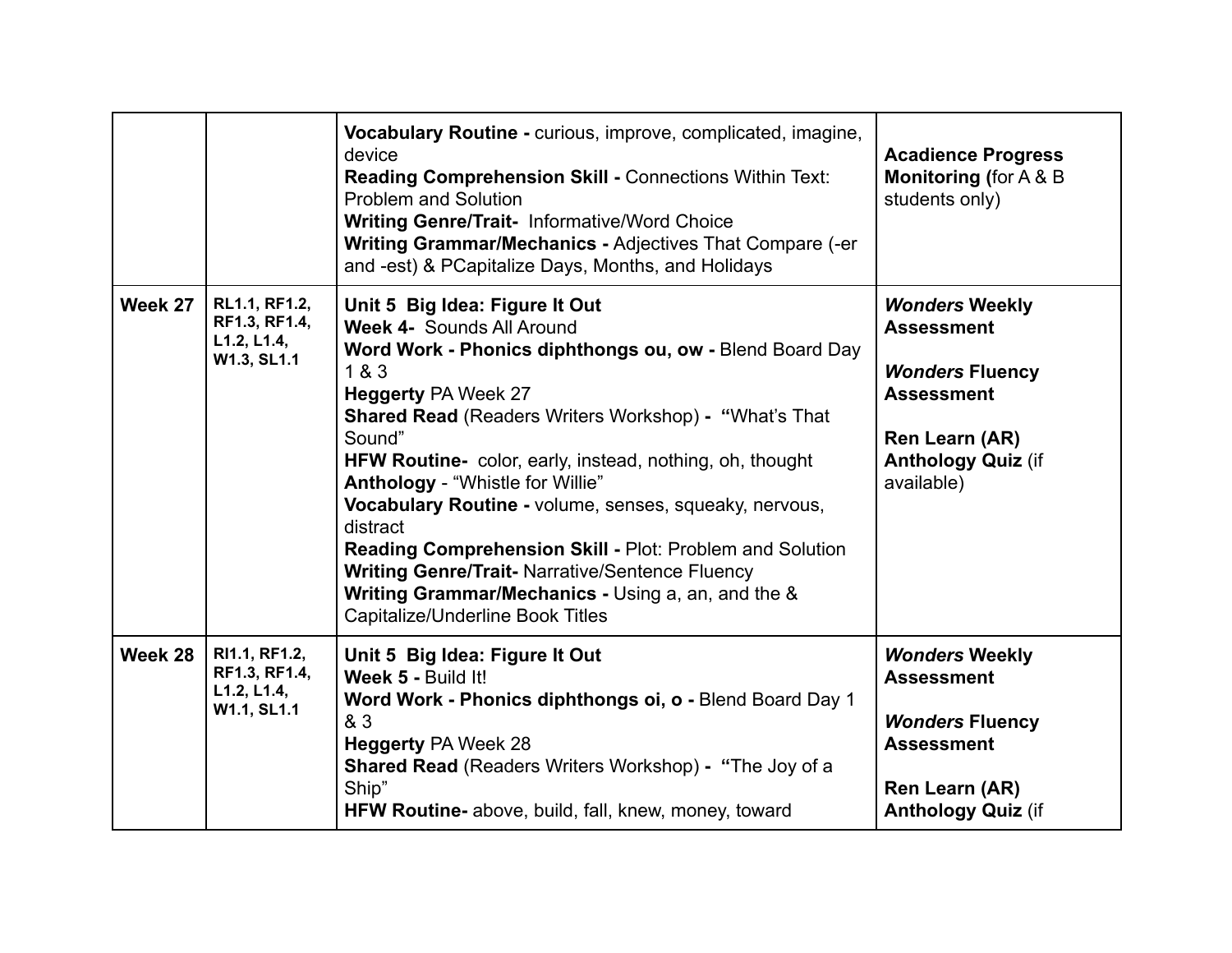|         |                                                                               | <b>Anthology - "Building Bridges"</b><br>Vocabulary Routine - structure, project, contented, intend,<br>marvelous<br>Reading Comprehension Skill - Plot: Cause and Effection<br><b>Writing Genre/Trait- Opinion/Organization</b><br><b>Writing Grammar/Mechanics - Prepositions/Prepositional</b><br>Phrases & Name Titles (capitals and periods with Mr., Mrs.<br>Ms., and Dr.)                                                                                                                                                                                                                                                                                | available)<br><b>Acadience Progress</b><br><b>Monitoring (for A &amp; B)</b><br>students only)                                                         |
|---------|-------------------------------------------------------------------------------|-----------------------------------------------------------------------------------------------------------------------------------------------------------------------------------------------------------------------------------------------------------------------------------------------------------------------------------------------------------------------------------------------------------------------------------------------------------------------------------------------------------------------------------------------------------------------------------------------------------------------------------------------------------------|--------------------------------------------------------------------------------------------------------------------------------------------------------|
| Week 29 | RL1.1, RL1.2,<br>RF1.2, RF1.3,<br>RF1.4, L1.2,<br>L1.4, W1.3,<br><b>SL1.1</b> | Unit 6 Big Idea: Together We Can<br><b>Week 1- Taking Action</b><br>Word Work - Phonics variant vowel spellings with<br>digraphs: oo, u, u e, ew, ue, ui, ou - Blend Board Day 1 & 3<br><b>Heggerty PA Week 29</b><br><b>Shared Read (Readers Writers Workshop) - "Super Tools"</b><br>HFW Routine- answer, brought, busy, door, enough, eyes<br>Anthology - "Click, Clack, Moo: Cows That Type"<br>Vocabulary Routine - fair, conflict, shift, risk, argument<br><b>Reading Comprehension Skill - Theme</b><br><b>Writing Genre/Trait- Narrative/Sentence Fluency</b><br>Writing Grammar/Mechanics - Pronouns: I, you, he, she, it,<br>we, they & Capitalize I | <b>Wonders Weekly</b><br><b>Assessment</b><br><b>Wonders Fluency</b><br><b>Assessment</b><br>Ren Learn (AR)<br><b>Anthology Quiz (if</b><br>available) |
| Week 30 | RL1.1, RF1.2,<br>RF1.3, RF1.4,<br>L1.2, L1.4,<br>W1.2, SL1.1                  | Unit 6 Big Idea: Together We Can<br>Week 2- My Team<br>Word Work - Phonics variant vowel spellings with<br>digraphs: a, aw, au, augh, al - Blend Board Day 1 & 3<br><b>Heggerty PA Week 30</b><br><b>Shared Read (Readers Writers Workshop) - "All Kinds of</b><br>Helpers"<br>HFW Routine- brother, father, friend, love, mother, picture<br>Anthology - "Meet Rosina"                                                                                                                                                                                                                                                                                         | <b>Wonders Weekly</b><br><b>Assessment</b><br><b>Wonders Fluency</b><br><b>Assessment</b><br>Ren Learn (AR)<br><b>Anthology Quiz (if</b><br>available) |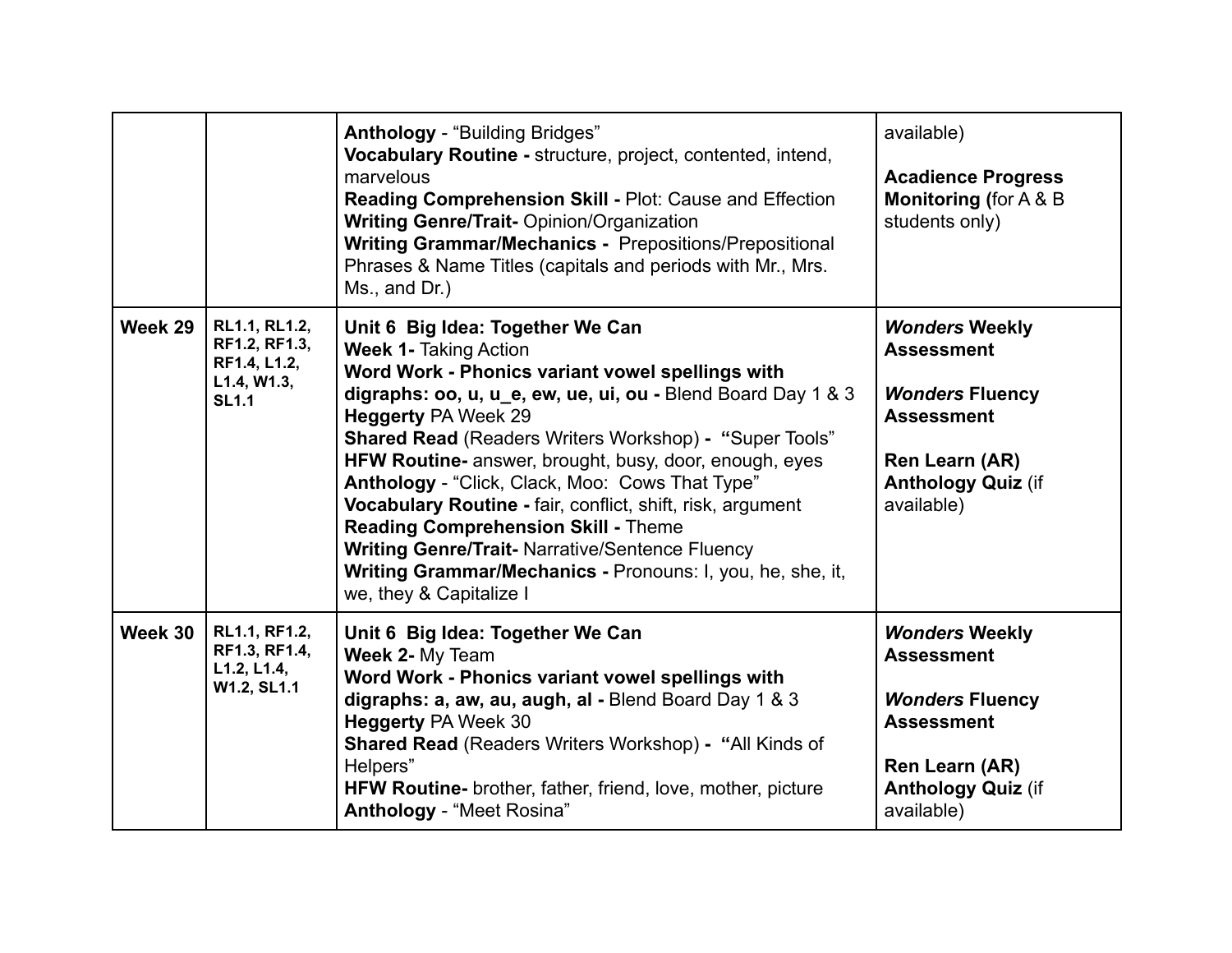|         |                                                              | Vocabulary Routine - inspire, respect, distance, swiftl,<br>decision<br>Reading Comprehension Skill - Author's Purpose<br><b>Writing Genre/Trait-Informative/Voice</b><br>Writing Grammar/Mechanics - Possessive Pronouns &<br>Capitalize Days, Months and Holidays                                                                                                                                                                                                                                                                                                                                                                                           | <b>Acadience Benchmark</b><br><b>Assessments NWF (?)</b><br>(by Ed Services Team)                                                                                                                                                          |
|---------|--------------------------------------------------------------|---------------------------------------------------------------------------------------------------------------------------------------------------------------------------------------------------------------------------------------------------------------------------------------------------------------------------------------------------------------------------------------------------------------------------------------------------------------------------------------------------------------------------------------------------------------------------------------------------------------------------------------------------------------|--------------------------------------------------------------------------------------------------------------------------------------------------------------------------------------------------------------------------------------------|
| Week 31 | RF1.2, RF1.3,<br>RF1.4, L1.2,<br>L1.4, W1.2,<br><b>SL1.1</b> | Unit 6 Big Idea: Together We Can<br><b>Week 3- Weather Together</b><br>Word Work - Phonics silent letters wr, kn, gn - Blend Board<br>Day 1 & 3<br><b>Heggerty PA Week 31</b><br><b>Shared Read</b> (Readers Writers Workshop) - "Wrapped in Ice"<br>HFW Routine- been, children, month, question, their, year<br>Anthology - "Rain School"<br>Vocabulary Routine - predict, cycle, creative, frigid, scorching<br>Reading Comprehension Skill - Plot: Cause and Effect<br><b>Writing Genre/Trait-Informative/Voice</b><br>Writing Grammar/Mechanics - Special Pronouns (anyone,<br>everyone, anything, everything, nothing) & Commas in Dates<br>and Letters | <b>Wonders Weekly</b><br><b>Assessment</b><br><b>Wonders Fluency</b><br><b>Assessment</b><br>Ren Learn (AR)<br><b>Anthology Quiz (if</b><br>available)<br><b>Acadience Progress</b><br><b>Monitoring (for A &amp; B)</b><br>students only) |
| Week 32 | RL1.2, RF1.2,<br>RF1.3, RF1.4,<br>L1.2, L1.4,<br>W1.3, SL1.1 | Unit 6 Big Idea: Together We Can<br><b>Week 4- Sharing Traditions</b><br>Word Work - Phonics three-letter blends scr, spl, spr, str,<br>the, shr - Blend Board Day 1 & 3<br><b>Heggerty PA Week 32</b><br><b>Shared Read (Readers Writers Workshop) - "A Spring</b><br>Birthday"<br><b>HFW Routine-</b> before, front, heard, push, tomorrow, your<br>Anthology - "Lissy's Friends"<br>Vocabulary Routine - tradition, effort, ancient, movement,                                                                                                                                                                                                             |                                                                                                                                                                                                                                            |